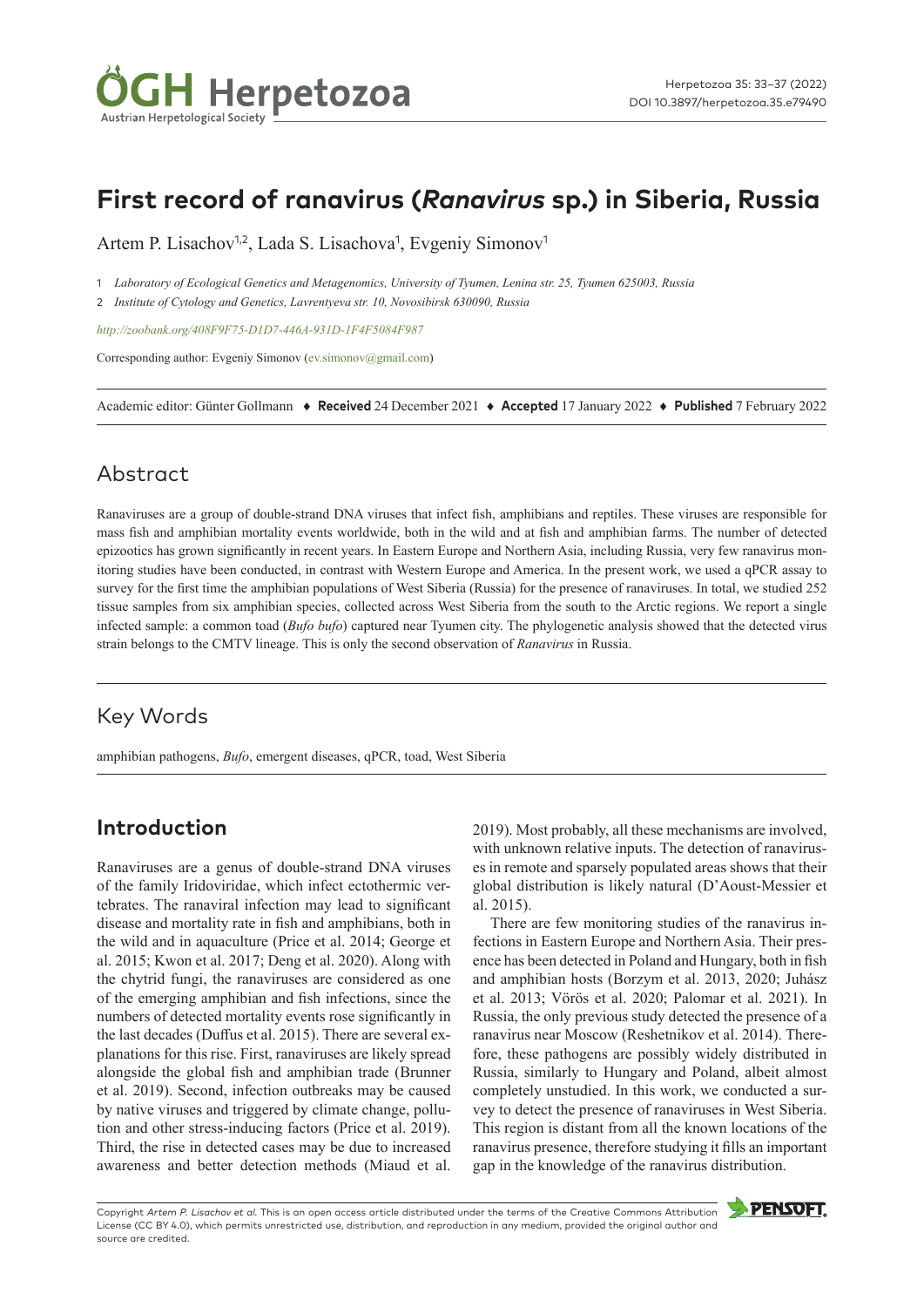#### **Materials and methods**

During the 2020 and 2021 field seasons, we collected 252 tissue samples from the following species: *Bufo bufo* (136 samples), *Bufotes* cf. *viridis* (5 samples), *Rana arvalis* (91 samples), *Rana amurensis* (2 samples), *Lissotriton vulgaris* (8 samples), *Salamandrella keyserlingii* (10 samples). We used toe clips for the adult anurans and tail clips for the anuran tadpoles and for the caudates, and the animals were subsequently released at the place of capture. The samples were collected across West Siberia, Russia (Fig. 1A) in 14 localities. For the detailed list of samples and localities see Suppl. material 1.

DNA was extracted either using the QIAGEN QIAamp DNA mini kit (Germany) (37 samples), by the standard phenol-chloroform technique (Sambrook and Russell 2006) (202 samples), or by the salting-out method (Aljanabi and Martinez 1997) (13 samples). To detect the presence of the ranavirus, we used the qPCR assay developed by Leung et al. (2017). This method is a duplex PCR utilizing TaqMan probes, with one set of primers specific to a fragment of the viral MCP gene, and another set of primers specific to the reference vertebrate ultraconservative non-coding single-copy element EBF3N. The amplification of EBF3N was used to ensure the DNA quality and successful course of PCR. Each sample, positive and negative control were run in two duplicates. As positive control, we used the DNA extracted from the liver of a *Pelophylax esculentus* specimen that died due to the ranaviral infection, provided by Dr. Vojtech Baláž (University of Veterinary Sciences Brno, Czech Republic).

The PCR was prepared using the BioMaster HS-qPCR master mix (Biolabmix, Novosibirsk, Russia). The oligonucleotides were prepared by Evrogen (Moscow,

A<br>N

Russia). The total reaction volume was 15 μl, the DNA solution volume used in each reaction was 1 μl. The primer concentrations were 0.5 pM, and the probe concentrations were 0.25 pM. The PCR was run for 50 cycles and the annealing temperature was 60 °C. Amplification was carried out using the Roche LightCycler 96 or BioRad CFX96 real-time PCR systems, and the amplification curves were analyzed using the respective official software. The samples were considered positive if a robust sigmoidal amplification curve was present in at least one of the two duplicates.

To amplify longer fragments of the MCP gene for sequencing, we developed the following primers using the NCBI Primer Blast service ([https://www.ncbi.nlm.](https://www.ncbi.nlm.nih.gov/tools/primer-blast/) [nih.gov/tools/primer-blast/](https://www.ncbi.nlm.nih.gov/tools/primer-blast/)): RV1\_F 5`-CTGGTGTAC-GAAAACACCACAAG-3`, RV1 R 5`-CGTTCAT-GATGCGGATAATGTTGT-3`, RV2 F 5`-ATCAG-GATAACAGTCAAGCTGAGG-3`, RV289 R 5`-TGTGTGACGTTCTGCACCATAAA-3`. To design the primers, we obtained a consensus MCP sequence based on all complete *Ranavirus* MCP sequences available in GenBank, and used it as a template. To avoid non-specific annealing to the host genome, we performed a specificity check against the genome of *Bufo bufo* (assembly aBuf-Buf1.1). PCR with these primers was conducted using the BioMaster HS-Taq PCR-Color master mix (Biolabmix, Novosibirsk, Russia) with the following protocol: 96 °C for 5", 40 cycles of amplification (96 °C for 15', 60 °C for 30', 72 °C for 30'), and 72 °C for 5". The obtained products were analyzed using the 1.5% agarose gel, purified with the PCR cleanup kit (BioSilica, Novosibirsk, Russia) and Sanger sequenced bidirectionally at Evrogen (Moscow, Russia).

The forward and reverse sequences were analyzed and merged using MEGA 11 (Tamura et al. 2021). For

 $F<sub>V3</sub>$ like

MF125269.1 Common midwife toad ranavirus  $\perp$  MT452035.1 Red-eared slider ranavirus MF102030.1 Common midwife toad ranavirus KC440842.1 Zuerich Pelophylax collection ranavirus

MH332773.1 Frog virus 3

KX574341.1 Pike perch iridovirus KM516718.1 Portuguese newt and toad ranavirus KC440841.1 Zuerich Pelophylax collection ranavirus

.<br>CodV, Rmax, Lumpfish RV

KX353311.2 Short-finned eel ranavirus

MF538628.1 Rana esculenta virus KP266741.1 Testudo hermanni ranavirus KM516717.1 Neurergus crocatus ranavirus MK838119.1 Triplophysa siluroides ranavirus KC816423.1 Chinese giant salamander virus KF023635.1 Chinese giant salamander virus JN615141.1 Chinese giant salamander virus OL944706 Tyumen CMTV-like Ranavirus MF125270.1 Common midwife toad ranavirus MF538627.1 Pelophylax esculentus virus EHNV

100

KT989885.1 European catfish virus

56

**ATV** 



b

Bufo bufo

Rana arvalis

Bufotes cf. viridis

◯ Rana amurensis

a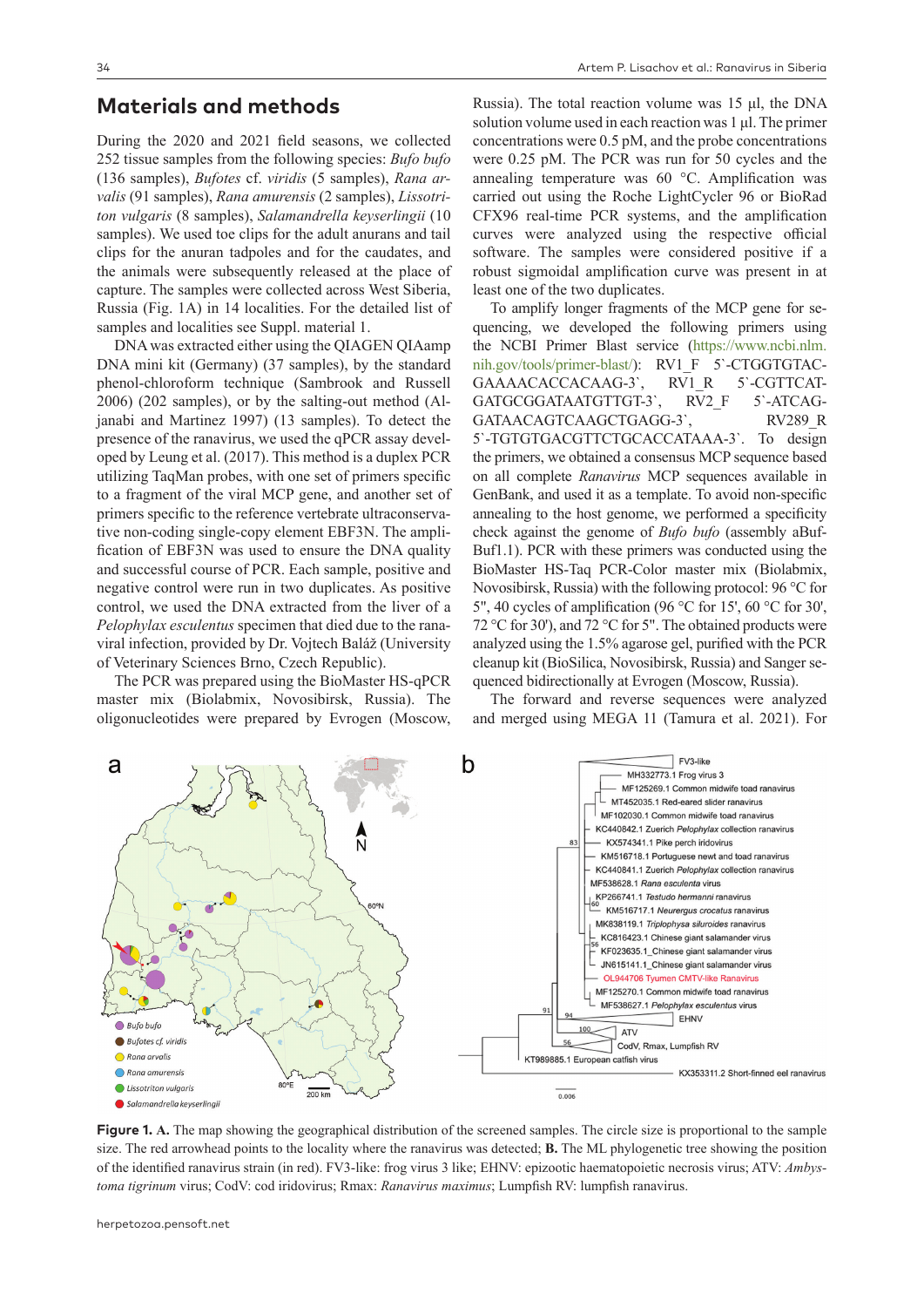the phylogenetic analysis, the sequences from two primer pairs (total length 554 bp) were assembled in one sequence (703 bp including gap) and aligned to 55 *Ranavirus* MCP fragment sequences mined from the GenBank using ClustalW in MEGA11. The phylogenetic analysis was conducted using the Maximum Likelihood (ML) method in IQ-TREE 2 (Minh et al. 2020) with the K3Pu+F+G4 substitution model, selected by ModelFinder (Kalyaanamoorthy et al. 2017), with 1000 bootstrap replicates.

#### **Results**

A single positive sample of common toad (*B. bufo*) was found in a water body near the city of Tyumen (57°11.08'N, 65°10.57'E). All other samples did not show amplification of the *Ranavirus* DNA. All tested samples showed amplification of the reference EBF3N locus. To ensure that the positive result is not due to contamination, we extracted the DNA from the same tissue sample again, in another laboratory, with equipment and reagents never exposed to ranaviral DNA. The first DNA sample was extracted using the phenol-chloroform method, and the second was extracted using the QIAGEN kit. Then we performed a PCR with freshly unpacked and prepared reagents, and the positive result was confirmed.

Only circa 50% of the replicates showed the amplification of ranaviral DNA (mean Ct =  $37.5 \pm 0.8$  (36.4–38.5),  $n = 5$ ). This confirms the validity of our finding but shows very low infection load in the toe tissue of the sampled toad.

The newly designed primers for the larger fragments of the MCP gene have no matches in the *B. bufo* genome and delivered the desired fragments as the only products. The sequence of two fragments of the MCP gene (703 bp in total, with ambiguous sites insert of 149 bp to connect the fragments) was deposited in GenBank [\(OL944706](http://www.ncbi.nlm.nih.gov/nuccore/OL944706)). The ML phylogenetic analysis showed that the detected strain of *Ranavirus* belongs to a new variant within the CMTV-like clade (Fig. 1B). The p-distance between the detected ranavirus and the closest relative from GenBank was 0,36% (two substitutions).

#### **Discussion**

Our work presents the first case of detection of the ranavirus infection in Siberia, and the second case in Russia (Reshetnikov et al. 2014). Possibly, the low prevalence of ranaviruses in our study is explained by the cold local climate with relatively short periods of amphibian activity, which impairs the spreading of the viruses. In fact, ranaviruses were reported from northeastern Canada in the areas with climate even colder than in southern Siberia (D'Aoust-Messier et al. 2015). However, there are currently too few studies of ranaviruses in the high latitude areas, and it is possible that their abundance decreases to the north. It is known that these viruses require relatively warm temperatures for activity. In Great Britain, it

was found that warmer temperatures are associated with higher occurrence and severity of ranaviral infections in *R. temporaria* (Price et al. 2019).

The Ct values in the infected common toad in our study are similar with those reported for other similar samples studied using the same protocol (Vörös et al. 2020; Palomar et al. 2021). Ranaviruses primarily infect internal organs, therefore low viral loads are common for toe and tail samples collected from clinically healthy animals (Wynne 2019).

Initially, to amplify the fragments of the MCP gene for sequencing, we attempted to use the primers developed by Holopainen et al. (2009). However, in our sample they returned multiple non-specific amplicons from the host DNA and no specific amplicons. In contrast, in the positive control sample with higher concentration of the ranaviral DNA they returned single amplicons that corresponded to the predicted length. The inability to amplify long MCP fragments from positive samples with low infection load was also reported by Wynne (2019). The newly designed primers for the fragments of the *Ranavirus* MCP gene are highly specific and may be used to amplify the MCP gene fragments from the infected samples of this and possibly related species with low viral loads. The identified CMTV-like strain of *Ranavirus* is related to some other European CMTV strains, like the PNTRV and the Zuerich *Pelophylax* virus. It is also close to the *Andrias davidianus* ranaviruses from China. Interestingly, the ranavirus from the lake Glubokoe in the Moscow region belongs to the FV3 clade (Reshetnikov et al. 2014). Thus, our work is the first detection of a CMTV-like ranavirus in Russia.

The water body where the infected toad was found represents an old artificial pond in the forest created as a water reservoir to use in case of a forest fire. The cohabiting amphibian and fish species include *R. arvalis*, *S. keyserlingii*, *L. vulgaris*, *Carassius auratus*, *Rhynchocypris percnurus*. No animals with clinical signs of ranavirosis were detected in the pond. The pond is used by the locals for recreation and fishing, and the fish were possibly introduced there by anthropogenic means. This implies that the ranaviruses, although rare in Siberia, may still pose a threat for the local wild populations and aquaculture, and be artificially spread between water bodies by local fishermen, together with the natural spreading with migrating amphibians.

### **Conclusions**

The current study reports the second finding of a ranavirus in Russia, and the first in Siberia. We found that ranaviruses are rare in the studied regions of Siberia, since only one infected toad was found among the screened amphibians. The detected virus strain belongs to the CMTV lineage, which is the first record of this lineage in Russia. More extensive sampling of Siberian amphibians and fish is required to elucidate the spread and diversity of ranaviruses in the region in more detail, and special attention should be paid to invasive species.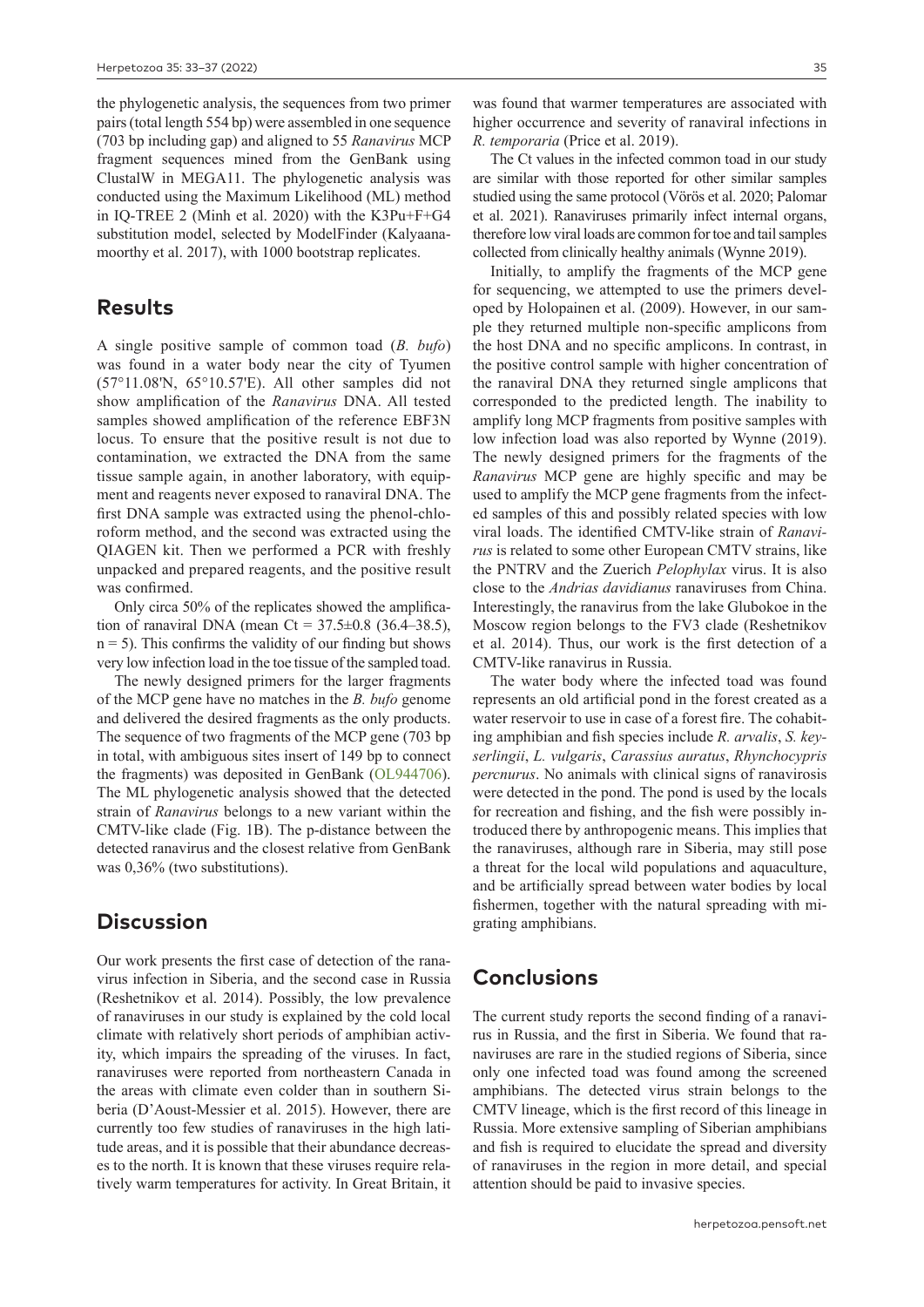#### **Acknowledgements**

The authors are very grateful to Dr. Vojtech Baláž for granting the sample for the positive control. The work was funded by The Council for grants of the President of Russian Federation (project МК-4987.2021.1.4).

### **References**

- Aljanabi SM, Martinez I (1997) Universal and rapid salt-extraction of high quality genomic DNA for PCR-based techniques. Nucleic Acids Research 25(22): 4692–4693. [https://doi.org/10.1093/](https://doi.org/10.1093/nar/25.22.4692) [nar/25.22.4692](https://doi.org/10.1093/nar/25.22.4692)
- Aoust-Messier AMD, Echaubard P, Billy V, Lesbarrères D (2015) Amphibian pathogens at northern latitudes: presence of chytrid fungus and ranavirus in northeastern Canada. Diseases of Aquatic Organisms 113(2): 149–155.<https://doi.org/10.3354/dao02837>
- Borzym E, Karpińska TA, Reichert M (2015) Outbreak of ranavirus infection in sheatfish, *Silurus glanis* (L.), in Poland. Polish Journal of Veterinary Sciences 18(3): 607–611. [https://doi.org/10.1515/pjvs-](https://doi.org/10.1515/pjvs-2015-0078)[2015-0078](https://doi.org/10.1515/pjvs-2015-0078)
- Borzym E, Stachnik M, Reichert M, Rzeżutka A, Jasik A, Waltzek TB, Subramaniam K (2020) Genome sequence of a *Ranavirus* isolated from a red-eared slider (*Trachemys scripta elegans*) in Poland. Microbiology Resource Announcements 9(47): e00781-20. [https://doi.](https://doi.org/10.1128/MRA.00781-20) [org/10.1128/MRA.00781-20](https://doi.org/10.1128/MRA.00781-20)
- Brunner JL, Olson AD, Rice JG, Meiners SE, Le Sage MJ, Cundiff JA, Goldberg CS, Pessier AP (2019) *Ranavirus* infection dynamics and shedding in American bullfrogs: consequences for spread and detection in trade. Diseases of Aquatic Organisms 135(2): 135–150. <https://doi.org/10.3354/dao03387>
- Deng L, Geng Y, Zhao R, Gray MJ, Wang K, Ouyang P, Chen D, Huang X, Chen Z, Huang C, Zhong Z, Guo H, Fang J (2020) CMTV-like ranavirus infection associated with high mortality in captive catfish-like loach, *Triplophysa siluorides*, in China. Transboundary and Emerging Diseases 67(3): 1330–1335. [https://doi.org/10.1111/](https://doi.org/10.1111/tbed.13473) [tbed.13473](https://doi.org/10.1111/tbed.13473)
- Duffus AL, Waltzek TB, Stöhr AC, Allender MC, Gotesman M, Whittington RJ, Hick P, Hines MK, Marschang RE (2015) Distribution and host range of ranaviruses. In: Gray MJ, Gregory Chinchar V (Eds) Ranaviruses. Lethal Pathogens of Ectothermic Vertebrates. Springer, Cham, 9–57. [https://doi.org/10.1007/978-3-319-13755-](https://doi.org/10.1007/978-3-319-13755-1_2) [1\\_2](https://doi.org/10.1007/978-3-319-13755-1_2)
- George MR, John KR, Mansoor MM, Saravanakumar R, Sundar P, Pradeep V (2015) Isolation and characterization of a ranavirus from koi, *Cyprinus carpio* L, experiencing mass mortalities in India. Journal of Fish Diseases 38(4): 389–403. [https://doi.org/10.1111/](https://doi.org/10.1111/jfd.12246) [jfd.12246](https://doi.org/10.1111/jfd.12246)
- Holopainen R, Ohlemeyer S, Schütze H, Bergmann SM, Tapiovaara H (2009) *Ranavirus* phylogeny and differentiation based on major capsid protein, DNA polymerase and neurofilament triplet H1-like protein genes. Diseases of Aquatic Organisms 85(2): 81–91. [https://](https://doi.org/10.3354/dao02074) [doi.org/10.3354/dao02074](https://doi.org/10.3354/dao02074)
- Juhász T, Woynarovichne LM, Csaba G, Farkas LS, Dán Á (2013) Isolation of ranavirus causing mass mortality in brown bullheads

(*Ameiurus nebulosus*) in Hungary. Magyar Allatorvosok Lapja 135(12): 763–768.

- Kalyaanamoorthy S, Minh BQ, Wong TKF, von Haeseler A, Jermiin LS (2017) ModelFinder: fast model selection for accurate phylogenetic estimates. Nature Methods 14: 587–589. [https://doi.org/10.1038/](https://doi.org/10.1038/nmeth.4285) [nmeth.4285](https://doi.org/10.1038/nmeth.4285)
- Kwon S, Park J, Choi WJ, Koo KS, Lee JG, Park D (2017) First case of ranavirus-associated mass mortality in a natural population of the Huanren frog (*Rana huanrenensis*) tadpoles in South Korea. Animal Cells and Systems 21(5): 358–364. [https://doi.org/10.1080/197683](https://doi.org/10.1080/19768354.2017.1376706) [54.2017.1376706](https://doi.org/10.1080/19768354.2017.1376706)
- Leung WT, Thomas-Walters L, Garner TW, Balloux F, Durrant C, Price SJ (2017) A quantitative-PCR based method to estimate ranavirus viral load following normalisation by reference to an ultraconserved vertebrate target. Journal of Virological Methods 249: 147–155. <https://doi.org/10.1016/j.jviromet.2017.08.016>
- Miaud C, Arnal V, Poulain M, Valentini A, Dejean T (2019) eDNA increases the detectability of ranavirus infection in an alpine amphibian population. Viruses 11(6): e526.<https://doi.org/10.3390/v11060526>
- Minh BQ, Schmidt HA, Chernomor O, Schrempf D, Woodhams MD, von Haeseler A, Lanfear R (2020) IQ-TREE 2: New models and efficient methods for phylogenetic inference in the genomic era. Molecular Biology and Evolution 37: 1530–1534. [https://doi.org/10.1093/](https://doi.org/10.1093/molbev/msaa015) [molbev/msaa015](https://doi.org/10.1093/molbev/msaa015)
- Palomar G, Jakóbik J, Bosch J, Kolenda K, Kaczmarski M, Jośko P, Roces-Diaz JV, Stachyra P, Thumsová B, Zieliński P, Pabijan M (2021) Emerging infectious diseases of amphibians in Poland: distribution and environmental drivers. Diseases of Aquatic Organisms 147: 1–12.<https://doi.org/10.3354/dao03631>
- Price SJ, Garner TW, Nichols RA, Balloux F, Ayres C, de Alba AMC, Bosch J (2014) Collapse of amphibian communities due to an introduced *Ranavirus*. Current Biology 24(21): 2586–2591. [https://doi.](https://doi.org/10.1016/j.cub.2014.09.028) [org/10.1016/j.cub.2014.09.028](https://doi.org/10.1016/j.cub.2014.09.028)
- Price SJ, Leung WT, Owen CJ, Puschendorf R, Sergeant C, Cunningham AA, Balloux F, Garner TWJ, Nichols RA (2019) Effects of historic and projected climate change on the range and impacts of an emerging wildlife disease. Global Change Biology 25(8): 2648– 2660.<https://doi.org/10.1111/gcb.14651>
- Reshetnikov AN, Chestnut T, Brunner JL, Charles K, Nebergall EE, Olson DH (2014) Detection of the emerging amphibian pathogens *Batrachochytrium dendrobatidis* and ranavirus in Russia. Diseases of Aquatic Organisms 110(3): 235–240. [https://doi.org/10.3354/](https://doi.org/10.3354/dao02757) [dao02757](https://doi.org/10.3354/dao02757)
- Sambrook J, Russell DW (2006) Purification of nucleic acids by extraction with phenol: chloroform. Cold Spring Harbor Protocols 2006(1): pdb-prot4455.<https://doi.org/10.1101/pdb.prot4455>
- Tamura K, Stecher G, Kumar S (2021) MEGA11: molecular evolutionary genetics analysis version 11. Molecular Biology and Evolution 38(7): 3022–3027. <https://doi.org/10.1093/molbev/msab120>
- Vörös J, Herczeg D, Papp T, Monsalve-Carcaño C, Bosch J (2020) First detection of *Ranavirus* infection in amphibians in Hungary. Herpetology Notes 13: 213–217.
- Wynne FJ (2019) Detection of ranavirus in endemic and threatened amphibian populations of the Australian Wet Tropics Region. Pacific Conservation Biology 26(1): 93–97. [https://doi.org/10.1071/](https://doi.org/10.1071/PC19009) [PC19009](https://doi.org/10.1071/PC19009)